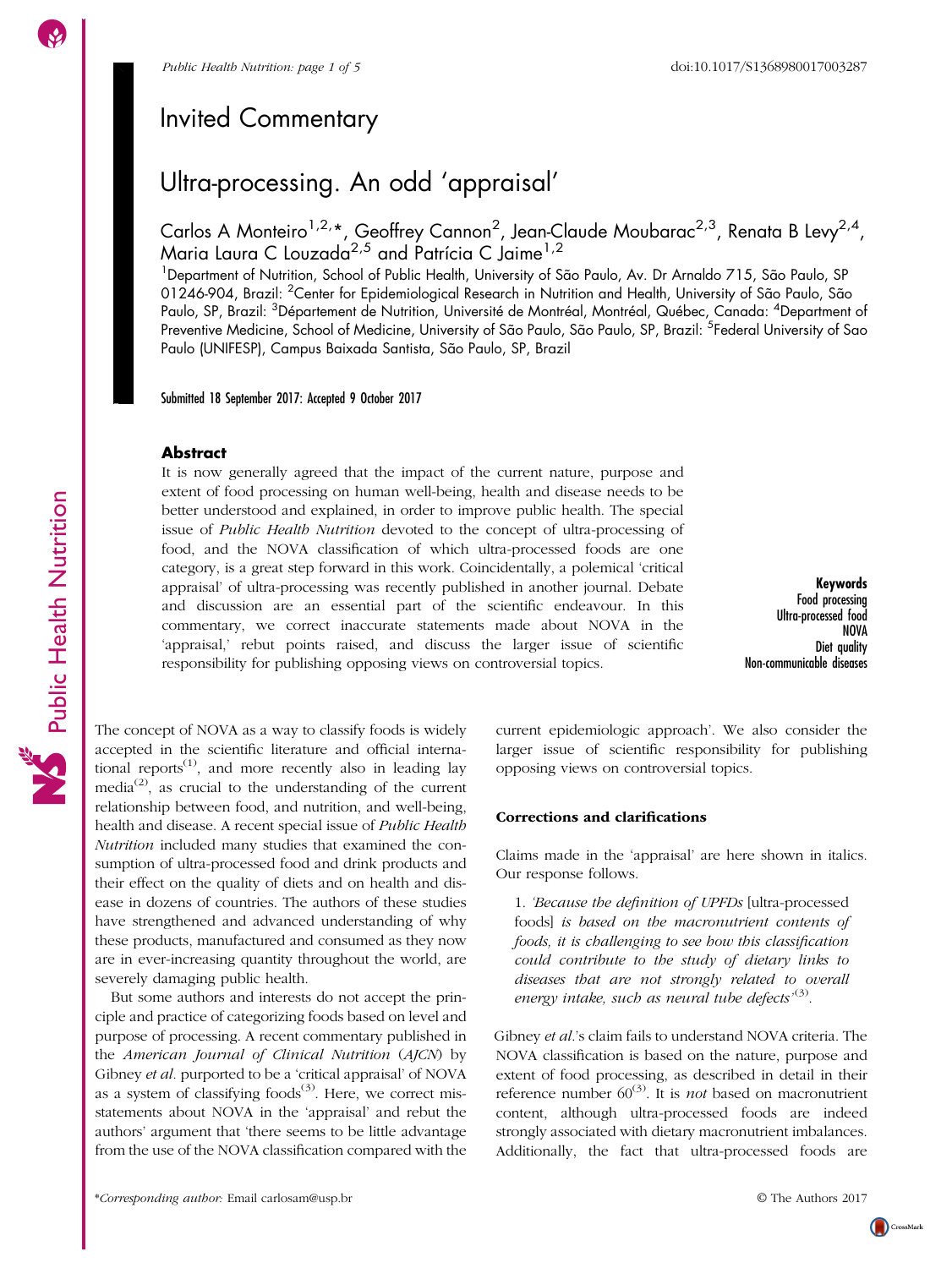associated with macronutrient imbalances obviously does not imply that their consumption only affects diseases related to energy intake.

2. 'To date, most of the studies that used the NOVA classification have been limited to quantifying the contribution of UPFDs to intakes of added sugar or energy or to variations in micronutrient intakes' $^{(3)}$  $^{(3)}$  $^{(3)}$ .

The authors are unfamiliar with the NOVA literature. This claim refers to just two of the relevant studies. Most studies that use NOVA to assess the impact of ultra-processed foods on diet quality extend beyond sugar and micronutrients. For instance, studies conducted in Brazil $(4,5)$ , the  $USA^{(6,7)}$  $USA^{(6,7)}$  $USA^{(6,7)}$  and Canada<sup>[\(8\)](#page-3-0)</sup> show that as well as increasing added sugar and decreasing micronutrients, the more ultra-processed foods consumed, the greater the energy density of the overall diet and total energy intake, the greater the content of unhealthy fats, and the lower the content of protein and dietary fibre.

3. 'That the intake of UPFDs correlates highly with added sugar intake should not be surprising because the term "added sugars" is a major defining element of the UPFD classification system<sup>,[\(3\)](#page-3-0)</sup>.

This claim also fails to understand the criteria. Added sugars are contained in ultra-processed foods, but also in two other NOVA categories: processed culinary ingredients (as table sugar) and many processed foods (as for example fruits in syrup) $^{(1)}$  $^{(1)}$  $^{(1)}$ .

4. 'To our knowledge no arguments have been offered as to how, or if, food processing in any way constitutes a risk to consumer health through adverse nutrient intake or chemical or micro-biological hazards'<sup>[\(3](#page-3-0))</sup>.

This misstatement is based on shifting the focus from 'ultraprocessed' to 'processed' foods. Practically all food is processed in some sense and in some way. The term 'processing' is very general and not helpful. Judgements on food processing as such have little or no meaning, as NOVA authors have constantly repeated $(1,9,10)$  $(1,9,10)$  $(1,9,10)$  $(1,9,10)$ . Food scientists and technologists and food manufacturers rightly emphasize the benefits of originally ancient as well as some relatively novel processes such as drying, non-alcoholic fermentation, chilling and freezing, pasteurization and vacuum-packing. The NOVA classification makes distinctions between types, uses and effects of food processing. Definitions need to be meaningful, detailed and objective in order to move research away from vague language such as 'food processing' and towards terminology that is specific, coherent, clear, comprehensive and workable. This is what NOVA does<sup>([1](#page-3-0))</sup>.

5. 'The application of this system in these areas is not without substantial research challenges and contradictory findings. For example, in contrast to the

several data sets that support an association of obesity and intake of UPFDs … an analysis of the UK National Diet and Nutrition Survey shows no such role, when such analysis was corrected for known confounders of obesity'<sup>[\(3\)](#page-3-0)</sup>.

In fact, all studies except the one cited in the 'appraisal' show associations of ultra-processed foods with negative health effects. Gibney et al. also fail to acknowledge two papers from a large well-controlled cohort study that show a clear dose–response between consumption of ultraprocessed foods and 9-year incidence of obesity $(11)$  $(11)$  and of hypertension<sup> $(12)$  $(12)$ </sup> – the paper on obesity being published in 2016 in AJCN. The claim that only the UK cross-sectional study corrected for known confounders is also incorrect and misleading.

6. 'With regard to the use of the NOVA food classification in the development of food-based dietary guidelines, we show that the very broad definition of UPFDs makes this impossible<sup> $(3)$  $(3)$  $(3)$ </sup>.

In fact, it is obviously possible, as demonstrated by the official national guidelines issued by the Ministry of Health of Brazil in  $2014^{(13)}$  $2014^{(13)}$  $2014^{(13)}$ , the product of an extensive consultation with nutrition professionals from all regions and states, and then a further public consultation<sup> $(14)$  $(14)$ </sup>. Based on a thorough review of national dietary guidelines, the FAO identifies Brazil as one of the four forward-thinking countries whose governments are now taking the lead in developing healthy and sustainable national dietary guidelines<sup> $(15)$  $(15)$ </sup>. The recent official national dietary guidelines for Uruguay<sup>[\(16](#page-3-0))</sup>, a country with innovative and efficient public health policies including on tobacco control<sup>([17\)](#page-3-0)</sup>, are also based on the NOVA system.

7. 'The globalization of food chain is almost always associated with large transnational food corporations […] Nonetheless, only 10 % of processed packaged food sales are considered "traded products", that is, traded internationally […] Evidence does not support the view that the globalization of food is the driver of increased intakes of UPFDs in low- to middle-income countries but rather that this is driven by small indigenous companies'<sup>[\(3\)](#page-3-0)</sup>.

Again, a lack of understanding of NOVA criteria. Processed packaged foods are not a proxy for ultra-processed foods. Processed packaged foods may be minimally processed foods (such as flour), processed culinary ingredients (such as vegetable oils) and processed foods (such as vegetables in brine), as well as ultra-processed foods. Further, this claim is contradicted by a report published by the Pan American Health Organization (their reference number 2) on annual sales of (correctly defined) ultra-processed products in thirteen Latin American countries. The report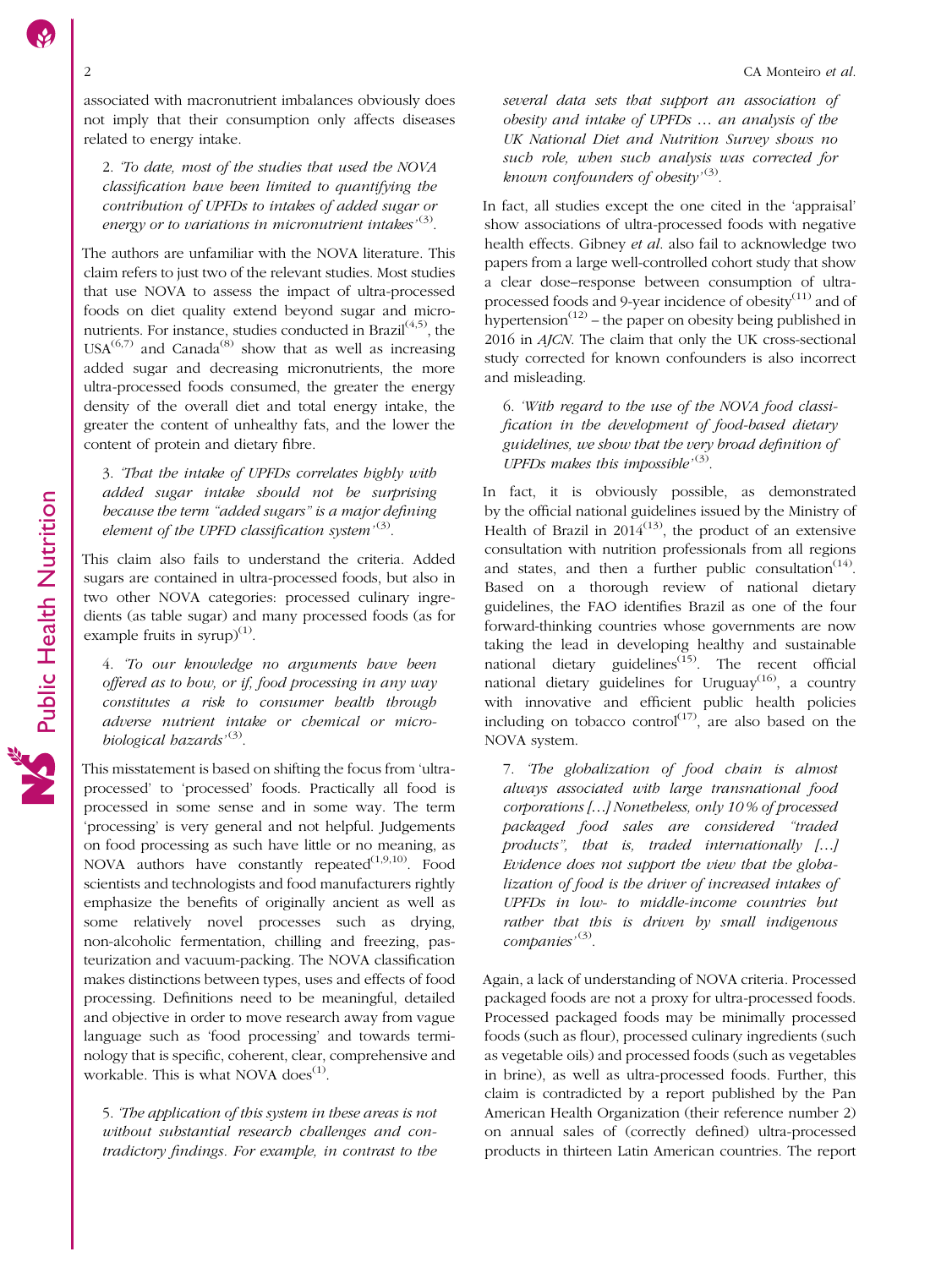concludes: 'The markets of several ultra-processed products are oligopolistic, dominated by transnational corporations. The market for two leading types of ultraprocessed products – carbonated soft drinks and sweet or savory snacks – is highly concentrated, with more than two thirds of all sales captured by two companies<sup>,[\(18](#page-3-0))</sup>. The reference that the authors provide to support their claim 'that the dominant suppliers of packaged, and thus mainly processed, foods are, in fact, small-to mediumsized enterprises', their reference number 52, is a paper on food addiction.

The above claims are examples of factual and conceptual errors in the 'appraisal'. Following are statements that reflect differences in values and matters of judgement.

8. 'Thus, the NOVA classification is, by comparison, a rather simple and crude system of classifying foods into categories on the basis of their degree of processing and is in stark contrast to many existing food-classification systems'<sup>([3](#page-3-0))</sup>.

NOVA is simple, in that it places every foodstuff into one of four groups, but it is not crude. Rather than grouping foods according to the main nutrients they provide, foods are grouped according to the nature, purpose and extent of food processing, meticulously set out in the paper cited as Gibney *et al.*'s reference number  $60^{(1)}$  $60^{(1)}$  $60^{(1)}$ . But perhaps more important than level of complexity is whether the system of categorization works to predict the nutritional quality of diets and risk of disease. The evidence to date suggests that it does $<sup>(1)</sup>$  $<sup>(1)</sup>$  $<sup>(1)</sup>$ .</sup>

9. 'To our knowledge, no data exist regarding the average consumer's ability in terms of income, culinary skills, available culinary facilities, and time or food availability to uphold the case that the abandonment of UPFDs would significantly alter nutritional well-being. Without such data, there may be some ethical issues that would need to be considered before the mass abandonment of UPFD intake is recommended<sup>,([3](#page-3-0))</sup>.

Where the cost of ultra-processed foods is generally lower than the cost of other food items, such as in the  $UK^{(19)}$  $UK^{(19)}$  $UK^{(19)}$ , eating well is more expensive. Given known associations of ultra-processed foods with poorer nutrient adequacy, a more salient ethical issue is the affordability and achievability of healthy meals. Fiscal policies that combine taxation on ultra-processed foods with subsidies on whole or minimally processed foods can and should be used, as well as policies and programmes that alleviate poverty. Lack of knowledge of cooking, absence of proper kitchens and time pressures also all impede healthy eating. Where ultra-processed foods cost more, however, such as in Brazil<sup> $(19)$  $(19)$ </sup>, eating well costs less, and displacement of freshly prepared meals by ready-to-consume

ultra-processed foods, including those now being reformulated, is the ethical issue.

10. '... advocates of the NOVA food classification are critical of existing food categorizations, claiming that they are outdated and that their use in nutritional epidemiology focuses unnecessarily on nutrients and ignores the putative major impact of food processing, including the use of food additives on health and well-being … To perpetuate the myth that the modern approach to food classification is both static and outdated is both untrue and irresponsible<sup>,([3](#page-3-0))</sup>.

While we do state that 'From the point of view of human health, at present, the most salient division of foods and drinks is in terms of their type, degree and purpose of processing<sup>([9](#page-3-0))</sup>, the NOVA approach to food classification does not overlook differences in nutrient composition between foods that belong to a same NOVA food group. Actually, the NOVA approach is necessary to make meaningful the division of foods according to their content of specific nutrients, as it can be seen in the new nutrient profile model developed by the Pan American Health Organization<sup>[\(20](#page-4-0))</sup>. The NOVA approach is a crucial development for a number of reasons. One is that it identifies ultra-processed foods. This is the food group consistently shown to be mainly responsible for currently common population dietary nutrient imbalances such as excessive intakes of total energy, added sugars and unhealthy fats, and the low intakes of dietary fibre, micronutrients and other bioactive compounds<sup>[\(1](#page-3-0)[,21,22](#page-4-0))</sup>. NOVA also identifies precisely the group of whole or minimally processed foods that, in great variety and mostly from plant sources, are the foundation for healthy and sustainable diets<sup> $(23,24)$ </sup>. Further, NOVA identifies two other food groups, processed culinary ingredients and processed foods, that in modest amounts turn whole or minimally processed foods into diversified, nutritionally balanced, culturally sound, delicious, freshly prepared dishes and meals<sup> $(14)$  $(14)$  $(14)$ </sup>. Use of NOVA in examination of population dietary data is in our view essential in shaping rational sustainable meal- and food-based dietary guidelines and subsequent policies and programmes needed to protect public health and to improve the food environment. On another note, the authors' choice of the word 'irresponsible' is regrettable and unproductive in terms of advancing scientific discourse.

#### How to handle scientific controversy

A surprising observation about the 'appraisal' is the number of oversights that usually would not (and should not) escape peer review. One of the studies cited as supporting an association between ultra-processed foods and obesity (their reference 17) is a paper on famine in Somalia. Their reference 10 is repeated as reference 13 with incorrect authors.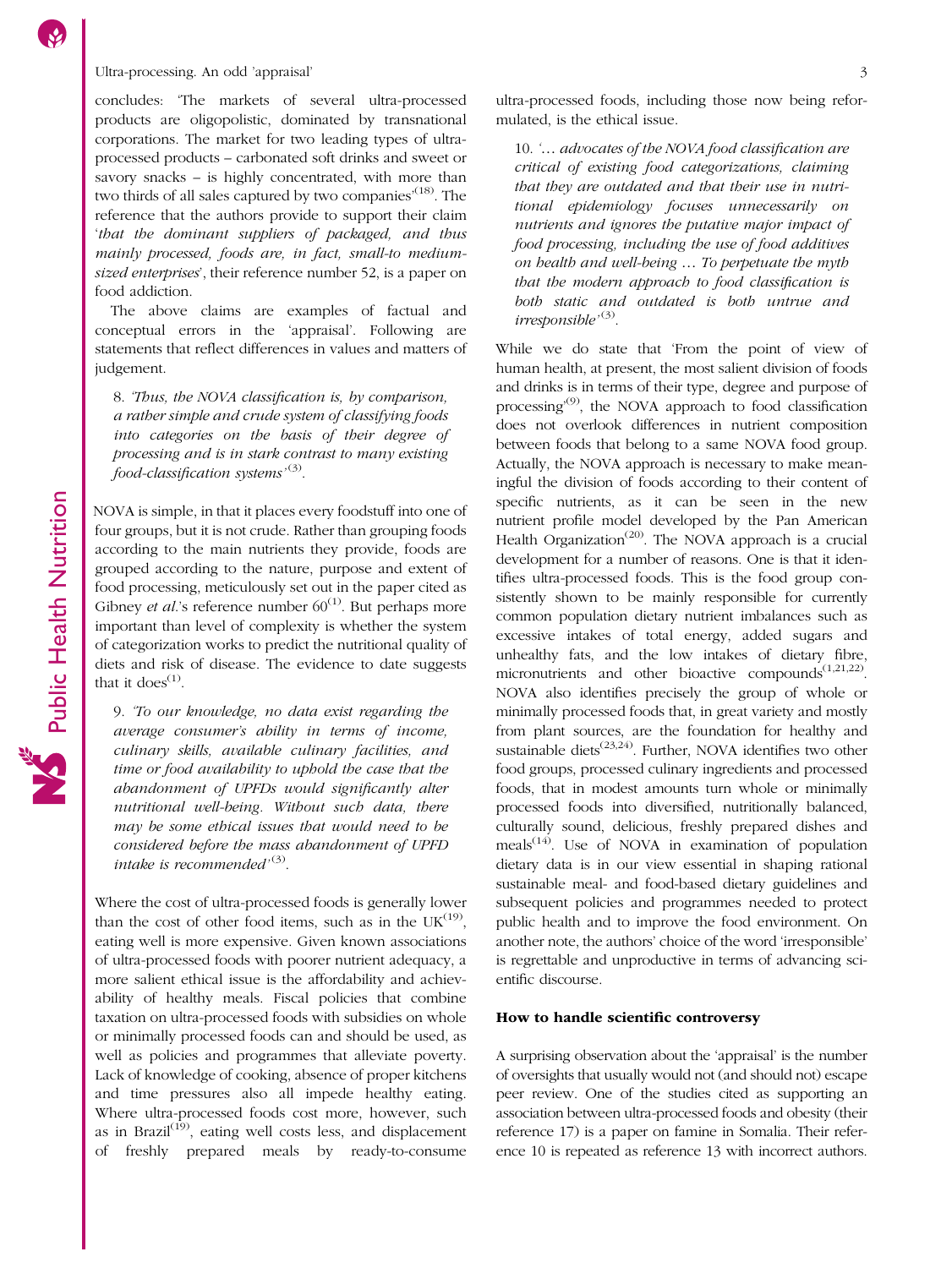Public Health Nutrition

Public Health Nutrition

<span id="page-3-0"></span>And as noted above, their second reference 52, cited to support the claim 'that the dominant suppliers of packaged, and thus mainly processed, foods are, in fact, small-to medium-sized enterprises', is a paper on food addiction.

Also, while the conflicted interest of the lead author as a current consultant to Nestlé and to Cereal Partners Worldwide is acknowledged, the second author's conflict of interest, his employment as a Senior Scientist at Nestlé's Research Centre at Lausanne from April 2010 to October 2014 [\(https://sg.linkedin.com/in/ciaran](https://sg.linkedin.com/in/ciaran-forde-0766995)[forde-0766995\)](https://sg.linkedin.com/in/ciaran-forde-0766995), was not mentioned. The fourth author has also consulted with a public relations firm ([http://www.](http://www.ucd.ie/foodandhealth/oldsite/people/academicstaff/dreileengibney/) [ucd.ie/foodandhealth/oldsite/people/academicstaff/drei](http://www.ucd.ie/foodandhealth/oldsite/people/academicstaff/dreileengibney/) [leengibney/\)](http://www.ucd.ie/foodandhealth/oldsite/people/academicstaff/dreileengibney/) whose current clients include McDonald's ([http://www.drurypn.ie/clients/\)](http://www.drurypn.ie/clients/), although this consultation was possibly not within the past three years specified in AJCN's conflict of interest policy.

Such errors and oversights detract from the more important scientific questions that need to be asked in an emerging area of research.

A common practice followed by journal editors when considering a polemical contribution is to invite a full response in the same issue of the journal. However, no such invitation was made in the case of the 'appraisal'. Challenges and debates are an essential part of the scientific endeavour, but AJCN provided no forum for this either as an invited response or as a letter, leaving Gibney et al.'s inaccurate claims and statements unchallenged in the journal.

The NOVA classification system challenges a much older and dominant system of classifying foods based on nutrient composition. Of course, it should be appraised. But scientific advances come from the exchange of wellreasoned and supported arguments, and from balanced debate. We invite further discourse on the topic of ultraprocessed foods, for the sake of science and public health. We also respectfully suggest that all journals take on the responsibility of encouraging the informed and constructive exchange of ideas in controversial areas.

#### Acknowledgements

Financial support: This research received no specific grant from any funding agency in the public, commercial or notfor-profit sectors. Conflict of interest: None. Authorship: All authors participated in the conception and drafting of the commentary. Ethics of human subject participation: Not applicable.

### References

- 1. Monteiro CA, Cannon G, Moubarac J-C et al. (2017) The UN Decade of Nutrition, the NOVA food classification and the trouble with ultra-processing. Public Health Nutr. Published online: 21 March 2017. doi: 10.1017/S1368980017000234.
- 2. Jacobs A & Richtel M (2017) How big business got Brazil hooked on junk food. New York Times, 16 September.

[https://www.nytimes.com/interactive/2017/09/16/health/](https://www.nytimes.com/interactive/2017�/�09/16/health/brazil-obesity-nestle.html?mcubz=0) [brazil-obesity-nestle.html?mcubz](https://www.nytimes.com/interactive/2017�/�09/16/health/brazil-obesity-nestle.html?mcubz=0)=0 (accessed September 2017).

- 3. Gibney MJ, Forde CG, Mullally D et al. (2017) Ultraprocessed foods in human health: a critical appraisal. Am J Clin Nutr 106, 717–724.
- 4. Louzada ML, Martins AP, Canella DS et al. (2015) Ultra-processed foods and the nutritional dietary profile in Brazil. Rev Saude Publica 49, 38.
- 5. Louzada ML, Martins AP, Canella DS et al. (2015) Impact of ultra-processed foods on micronutrient content in the Brazilian diet. Rev Saude Publica 49, 45.
- 6. Martinez Steele E, Baraldi LG, Louzada ML et al. (2016) Ultra-processed foods and added sugars in the US diet: evidence from a nationally representative crosssectional study. BMJ Open 6, e009892.
- 7. Martinez Steele E, Popkin B, Swinburn B et al. (2017) The share of ultra-processed foods and the overall nutritional quality of diets in the US: evidence from a nationally representative cross-sectional study. Popul Health Metr 15, 6.
- 8. Moubarac J-C, Batal M, Louzada ML et al. (2017) Consumption of ultra-processed foods predicts diet quality in Canada. Appetite 108, 512–520.
- 9. Monteiro CA (2009) Nutrition and health. The issue is not food, nor nutrients, so much as processing. Public Health Nutr 12, 729–731.
- 10. Moodie R, Stuckler D, Monteiro CA et al. (2013) Profits and pandemics: prevention of harmful effects of tobacco, alcohol, and ultra-processed food and drink industries. Non-communicable Diseases Series 4. Lancet 381, 670–679.
- 11. Mendonça RD, Pimenta AM, Gea A et al. (2016) Ultra-processed foods consumption and risk of overweight/ obesity: the SUN cohort study. Am J Clin Nutr 104, 1433–1440.
- 12. Mendonça RD, Lopes AC, Pimenta AM et al. (2017) Ultraprocessed food consumption and the incidence of hypertension in a Mediterranean cohort: the Seguimiento Universidad de Navarra Project. Am J Hypertens 30, 358–366.
- 13. Brazilian Ministry of Health (2014) Dietary Guidelines for the Brazilian Population. Brasília: Ministry of Health; available at [http://189.28.128.100/dab/docs/portal](http://189.28.128.100/dab/docs/portaldab/publicacoes/guia_alimentar_populacao_ingles.pdf) [dab/publicacoes/guia\\_alimentar\\_populacao\\_ingles.pdf.](http://189.28.128.100/dab/docs/portaldab/publicacoes/guia_alimentar_populacao_ingles.pdf)
- 14. Monteiro CA, Cannon G, Moubarac J-C et al. (2015) Dietary guidelines to nourish humanity and the planet in the twenty-first century. A blueprint from Brazil. Public Health Nutr 18, 2311–2322.
- 15. Food and Agriculture Organization of the United Nations & Food Climate Research Network (2016) Plates, Pyramids, Planet. Developments in National Healthy and Sustainable Dietary Guidelines: A State of Play Assessment. Rome/ Oxford: FAO/University of Oxford; available at [http://www.](http://www.fao.org/3/a-i5640e.pdf) [fao.org/3/a-i5640e.pdf](http://www.fao.org/3/a-i5640e.pdf)
- 16. Ministerio de Salud (2016) Guía Alimentaria Para la Población Uruguaya. [http://www.msp.gub.uy/sites/default/](http://www.msp.gub.uy/sites/default/files/archivos_adjuntos/MS_guia_web.pdf)files/ [archivos\\_adjuntos/MS\\_guia\\_web.pdf](http://www.msp.gub.uy/sites/default/files/archivos_adjuntos/MS_guia_web.pdf) (accessed September 2017).
- 17. International Tobacco Control Project (2012) ITC Uruguay National Report. Findings from the Wave 1 to 3 Surveys (2006–2011). University of Waterloo, Waterloo, Ontario, Canada; Centro de Investigación para la Epidemia del Tabaquismo (CIET Uruguay); Universidad de la Republica, Facultad de Ciencias Sociales. [http://www.itcproject.](http://www.itcproject.org/files/ITC_Uruguay_NR-Aug8-web-v2.pdf) org/fi[les/ITC\\_Uruguay\\_NR-Aug8-web-v2.pdf](http://www.itcproject.org/files/ITC_Uruguay_NR-Aug8-web-v2.pdf) (accessed September 2017).
- 18. Pan American Health Organization of the World Health Organization (2015) Ultra-Processed Food and Drink Products in Latin America: Trends, Impact on Obesity, Policy Implications. Washington, DC: PAHO; available at